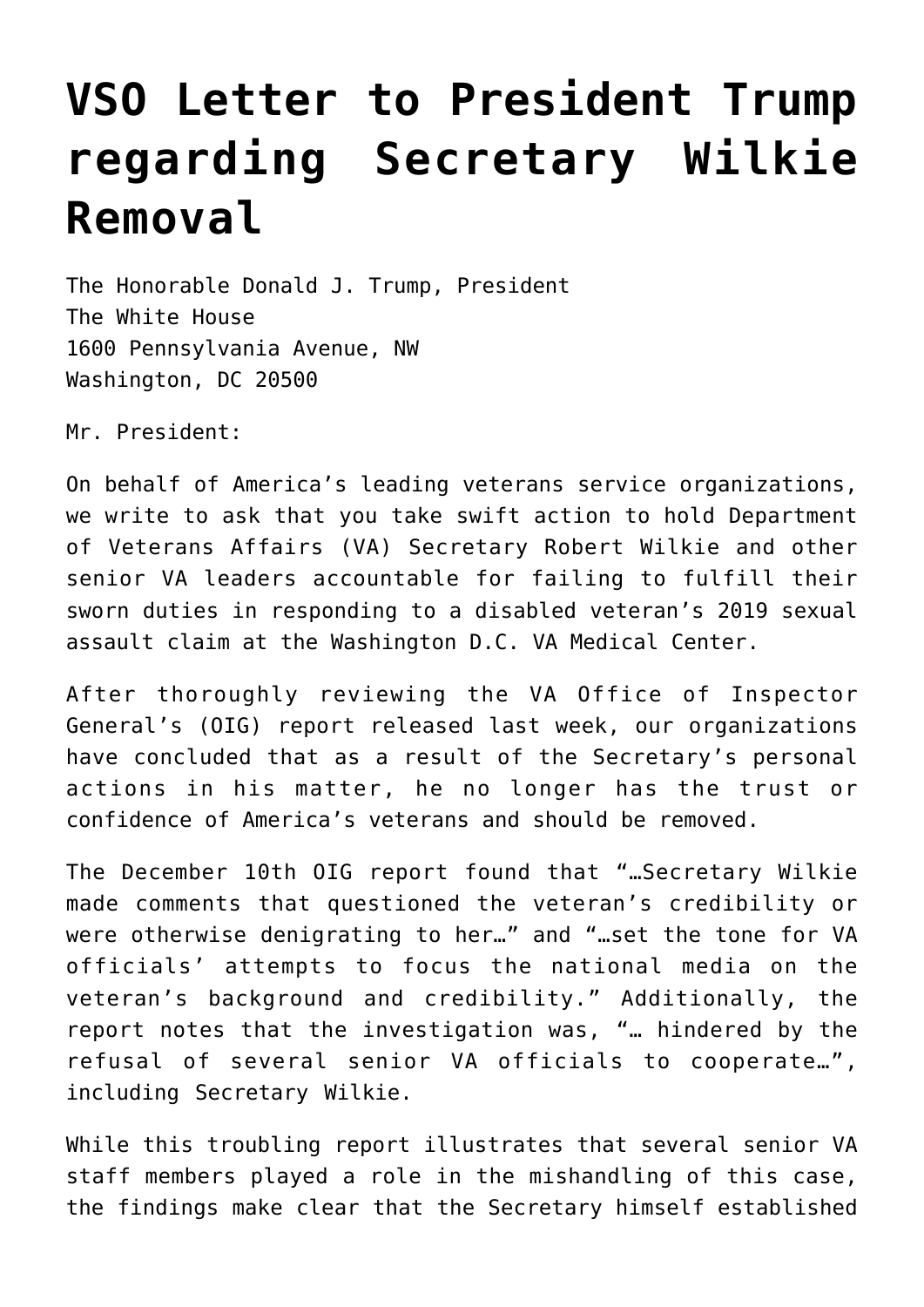a defensive posture and made decisions to personally disparage the veteran and circumvent the subsequent IG investigation.

This is a tremendous breach of trust among veterans and Secretary Wilkie must be held accountable. His actions not only threaten to deter veterans from seeking care at VA, but also undermine the efforts of VA staff who have been working to bring an end to sexual harassment throughout the department.

One in four women veterans report having experienced some form of sexual assault or harassment within VA. Solving this problem takes strong and committed leadership, and we no longer believe Secretary Wilkie is capable of leading this charge or performing his duties in the best interest of veterans.

Mr. President, sexual assault and harassment have no place in the VA or our society as a whole. As the Secretary has refused to take responsibility for his documented wrongdoing in this matter, we, the leaders of the undersigned veterans service organizations, call on you to take further action by immediately removing him from office.

Respectfully,